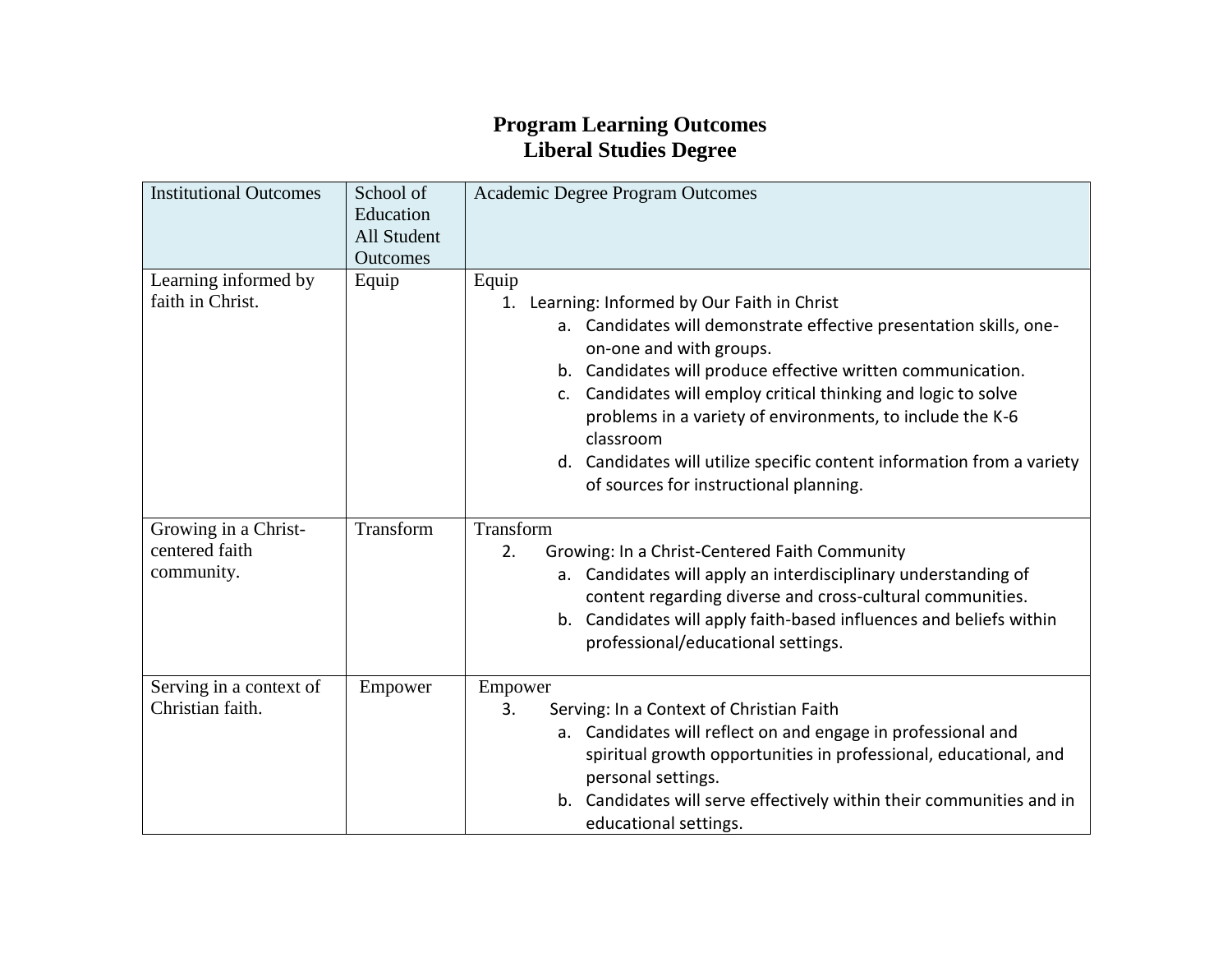## **Liberal Studies Undergraduate Degree Curriculum Mapping Candidate Learning Outcomes (CLO)**

Program Learning Outcomes

**(Legend:** P=Practiced; D=Developed; M=Mastered; **Green** = formatively assessed; **Yellow** = signature assignment;

| Liberal<br><b>Studie</b><br>$\mathbf{s}$<br><b>Degree</b><br>Outco<br>mes | 1.Learning,<br>informed by our<br>faith<br>(a) candidates will<br>demonstrate<br>effective<br>presentation skills,<br>one-on-one and<br>with groups | 1.Learning,<br>informed by our<br>faith<br>(b) candidates will<br>produce effective<br>written<br>communication. | 1.Learning,<br>informed by our<br>faith<br>(c) candidates will<br>employ critical<br>thinking and logic to<br>solve problems in a<br>variety of<br>environments, to<br>include the K-6<br>classroom. | 1.Learning,<br>informed by our<br>faith<br>(d) candidates will<br>demonstrate the<br>efficient acquisition<br>of, and appropriate<br>use of, information<br>from a variety of<br>sources for specific<br>content instructional<br>planning. | 2. Growing, in<br>a Christ-<br>centered faith<br>community<br>(a) candidates<br>will apply an<br>interdisciplinar<br>y<br>understanding<br>of content<br>regarding<br>diverse and<br>cross-cultural<br>communities. | 2. Growing, in<br>a Christ-<br>centered faith<br>community<br>(b) candidates<br>will apply faith-<br>based influences<br>and beliefs<br>within<br>professional/edu<br>cational<br>settings. | 3.<br>Serving,<br>in a<br>context of<br>Christian<br>faith<br>(a)<br>candidate<br>s will<br>reflect on<br>and<br>engage in<br>profession<br>al and<br>spiritual<br>growth<br>opportunit<br>ies in<br>profession<br>al.<br>education<br>al and<br>personal<br>settings. | 3.<br>Serving,<br>in a<br>context<br>of<br><b>Christia</b><br>n faith<br>(b)<br>candidat<br>es will<br>serve<br>effective<br>ly within<br>their<br>commun<br>ities and<br>in<br>educatio<br>nal<br>settings. | <b>CTC</b><br><b>Stand</b><br>ard |
|---------------------------------------------------------------------------|-----------------------------------------------------------------------------------------------------------------------------------------------------|------------------------------------------------------------------------------------------------------------------|------------------------------------------------------------------------------------------------------------------------------------------------------------------------------------------------------|---------------------------------------------------------------------------------------------------------------------------------------------------------------------------------------------------------------------------------------------|---------------------------------------------------------------------------------------------------------------------------------------------------------------------------------------------------------------------|---------------------------------------------------------------------------------------------------------------------------------------------------------------------------------------------|------------------------------------------------------------------------------------------------------------------------------------------------------------------------------------------------------------------------------------------------------------------------|--------------------------------------------------------------------------------------------------------------------------------------------------------------------------------------------------------------|-----------------------------------|
| Liberal<br><b>Studies</b><br>Major<br>Courses                             |                                                                                                                                                     |                                                                                                                  |                                                                                                                                                                                                      |                                                                                                                                                                                                                                             |                                                                                                                                                                                                                     |                                                                                                                                                                                             |                                                                                                                                                                                                                                                                        |                                                                                                                                                                                                              |                                   |
| <b>FCS 120:</b><br>Child and<br>Adolescen                                 |                                                                                                                                                     | D                                                                                                                |                                                                                                                                                                                                      | ${\bf P}$                                                                                                                                                                                                                                   | D                                                                                                                                                                                                                   |                                                                                                                                                                                             |                                                                                                                                                                                                                                                                        |                                                                                                                                                                                                              |                                   |

 $\lambda$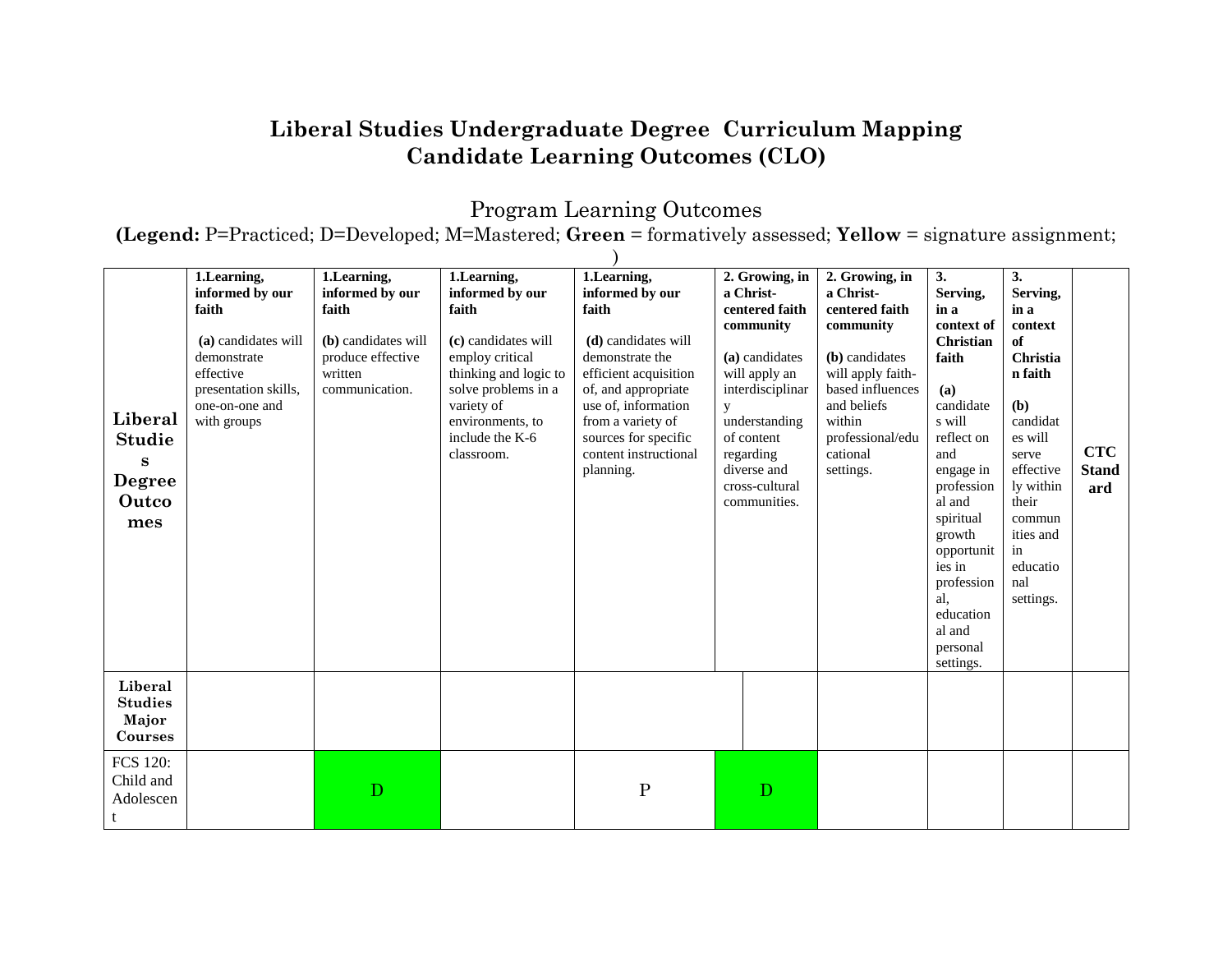| Developm<br>ent                                                                                             |         |           |                         |              |              |                |   |              |                                |
|-------------------------------------------------------------------------------------------------------------|---------|-----------|-------------------------|--------------|--------------|----------------|---|--------------|--------------------------------|
| PSY 308:<br>Developm<br>ental<br>Psycholog<br>y-Birth<br>$\operatorname{through}$<br>Adolescen<br>$\rm{ce}$ |         | ${\bf D}$ |                         | $\mathbf P$  | ${\bf D}$    |                |   |              |                                |
| MTH 213:<br>Fundamen<br>tals of<br>Elementar<br>y Math I                                                    |         |           | $\overline{\mathrm{P}}$ | $\mathbf P$  |              |                |   |              |                                |
| MTH 223:<br>Fundamen<br>tals of<br>Elementar<br>y Math II                                                   |         |           | D                       | ${\bf D}$    |              |                |   |              |                                |
| HIS 370:<br>California<br>History                                                                           |         | ${\bf D}$ |                         | ${\bf D}$    | $\, {\bf P}$ |                |   |              |                                |
| EDU 304:<br>Legal,<br>Ethical,<br>Wesleyan<br>Perspectiv<br>es on<br>Education                              |         |           | ${\bf D}$               | ${\bf D}$    | ${\bf D}$    | $\overline{D}$ | D | $\mathbf{D}$ | 3, 4,<br>5, 6,<br>8A,<br>9, 10 |
| LIT 325:<br>Children's<br>Literature                                                                        | $\rm P$ | ${\bf D}$ |                         | $\, {\bf P}$ | ${\bf D}$    | ${\bf D}$      |   |              |                                |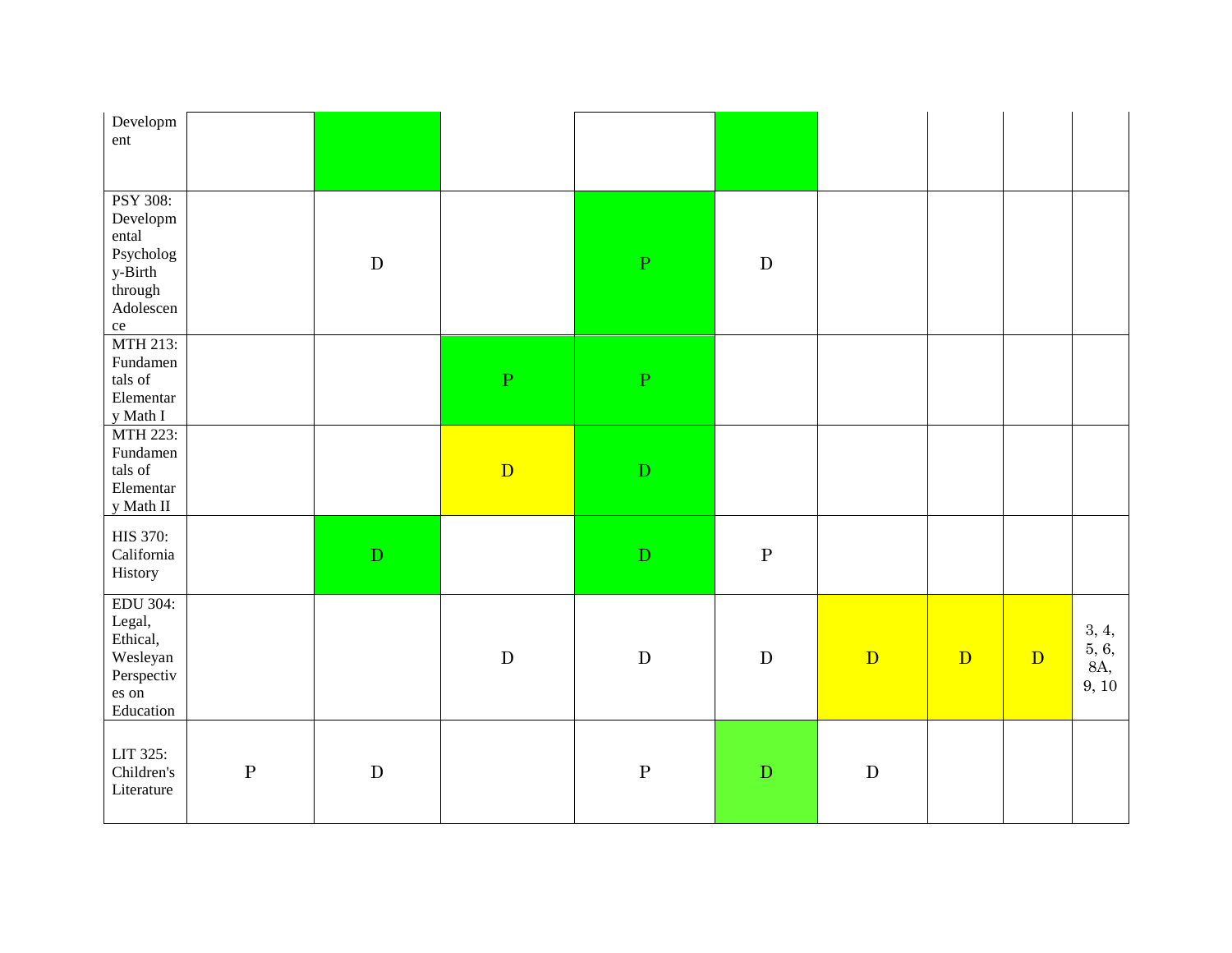| <b>EDU 402:</b><br>Research-<br>based<br>Learning<br>Theory                                         |             | ${\bf D}$ | ${\bf D}$ | $\mathbf{D}$            | $\mathbf{D}$ | $\mathbf{D}$ |              |             | 3, 4,<br>5, 6,<br>8A,<br>9, 10         |
|-----------------------------------------------------------------------------------------------------|-------------|-----------|-----------|-------------------------|--------------|--------------|--------------|-------------|----------------------------------------|
| PED 308:<br>Physical<br>Education<br>$\operatorname{for}$<br>Children                               | ${\bf D}$   |           |           | $\mathbf M$             | $\mathbf M$  |              |              |             |                                        |
| <b>MUE 341:</b><br>Music<br>Skills for<br>the<br>Elementar<br>$\mathbf{y}$<br>Classroo<br>${\bf m}$ | ${\bf D}$   |           |           | $\overline{\mathbf{M}}$ | ${\bf D}$    |              |              |             |                                        |
| EDU306:<br>Language<br>Acquisitio<br>n and<br>Language<br>Developm<br>ent                           | M           | M         | M         | M                       | M            |              |              |             | 3a, 4,<br>9, 10,<br>12,<br>13a         |
| ART 319:<br>Visual<br>Arts in the<br>Classroo<br>${\bf m}$                                          |             | ${\bf P}$ | ${\bf D}$ | $\mathbf M$             |              | ${\bf D}$    | D            | $\mathbf D$ |                                        |
| <b>EDU 324</b><br>Differenti<br>ated Math<br>Instructio<br>n for All<br>Learners                    | $\mathbf M$ |           | M         | M                       | ${\bf D}$    | ${\bf D}$    | $\mathbf{D}$ | ${\bf D}$   | 4, 5,<br>6,<br>8A,<br>11.14<br>$,\,16$ |